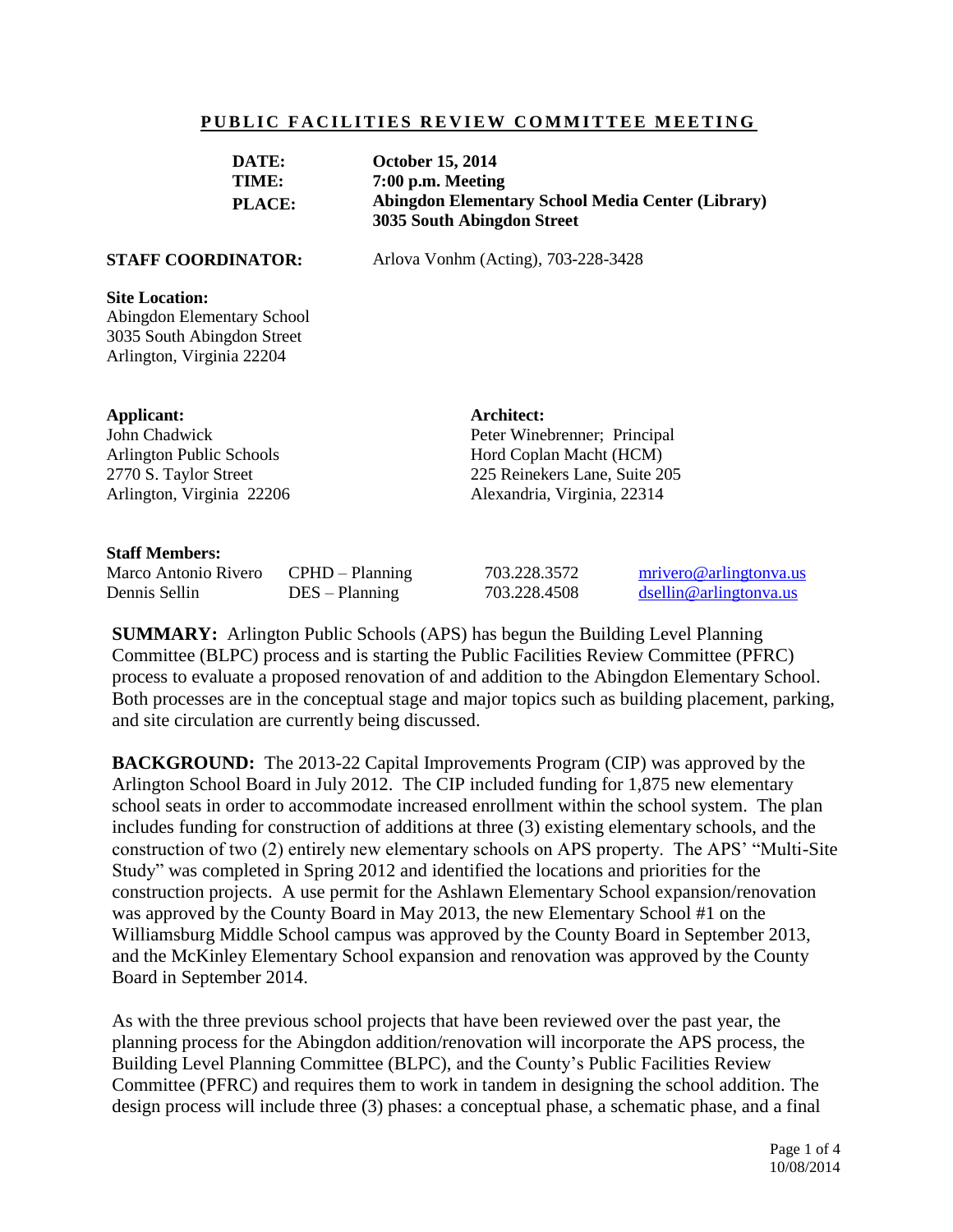phase during which a use permit for the project would be reviewed by the County Board. The use permit is currently anticipated to be heard at the July 2015 County Board meeting; however, this date is preliminary and subject to change.

The BLPC consists of APS staff, teachers, parents and PTA members, representation from community groups, and County staff.

The PFRC is a County Board-appointed committee consisting of representatives of the Planning Commission (one of which is designated by the County Board as Committee Chair) and several other commissions, APS representatives, and at-large members. It also includes project-specific members representing the Fairlington and Claremont Citizens Associations, as well as the Court Bridge I and II Condominium Association.

## **The following provides additional information about the site and surroundings:**

Site: The 426,888 square foot (9.8 acres) site is bound on the north by South Woodrow Street and 29<sup>th</sup> Street South, on the south by South Abingdon Street and 30<sup>th</sup> Road South, on the east by Fort Reynolds Park and the Arlington County Equipment Division Trades Center, and on the west by South Abingdon Street.

Zoning: The site is zoned "S-3A" Special District. The purpose of the "S-3A" Special District is to encourage the retention of certain properties in a relatively undeveloped state. Land so designated may include publicly or privately owned properties which have distinct and unique site advantages or other features so as to make them desirable to retain as active or passive recreation (including but not limited to: parks, schools, pathways, and other public facilities). Schools are a permitted use by provision of a use permit subject to Section 4.15 of the Arlington County Zoning Ordinance (ACZO).

Land Use: The site is identified on the General Land Use Plan (GLUP) as "Public".

Neighborhood: The site is located within the Fairlington Citizens Association and is adjacent to the Claremont Citizens Association. The Court Bridge I and II Condominiums are located adjacent to the school and will be represented on the PFRC.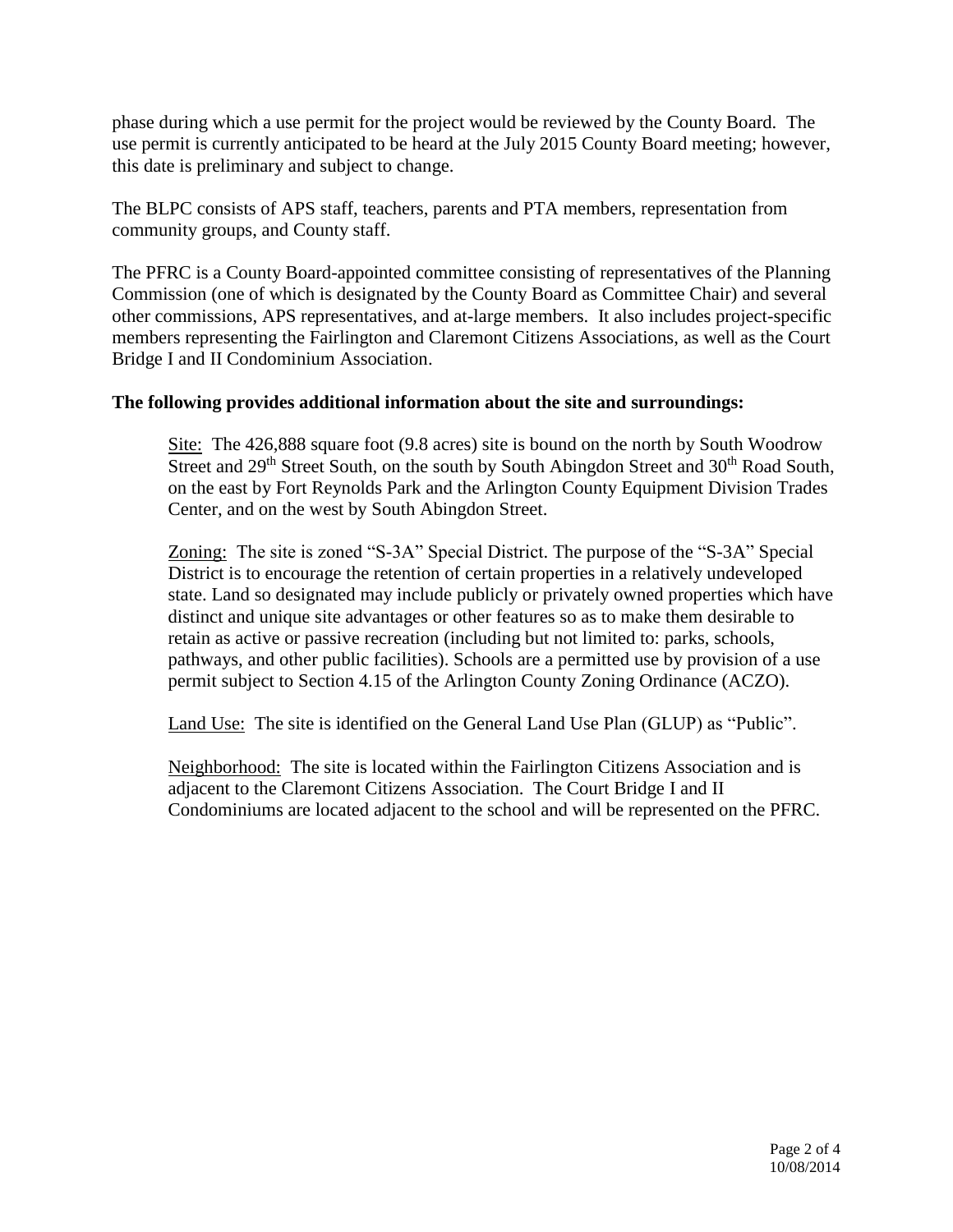

Source: Google Maps

**DISCUSSION:** The community process for the Abingdon addition and renovation began on September 16, 2014 with the first BLPC meeting. This meeting included a presentation by the architect and associated design team who began to identify areas of discussion for the proposed expansion to guide both the BLPC and the PFRC through the public process. The second BLPC meeting was held on September 30, 2014. This meeting included a discussion on sustainability, a recap of discussion points from the first meeting, and a preliminary site analysis (group activity).

The planned addition at Abingdon School would be slightly smaller in scale and scope to the recently approved addition at McKinley Elementary School (approved with 9 new classrooms and support spaces). The planned addition would be designed to accommodate 6 additional classrooms and support spaces. A major portion of this project will consist of renovating the existing school building. The addition will expand capacity at the school by 136 seats, from 589 seats to 725 seats.

Principles of Civic Design: The *Principles of Civic Design in Arlington* were developed by the PFRC in 2008 and are intended to inform the design of civic facilities in Arlington, including buildings and other projects, to ensure they meet community goals for attractiveness, durability, and functionality. The principles reinforce and supplement existing County planning documents and policies, and are meant to promote compliance with certain basic principles, but not to inhibit creative design. The Principles will inform and guide the PFRC's discussion of the proposed addition with regard to civic values, site and orientation, building form, and building details and materials.